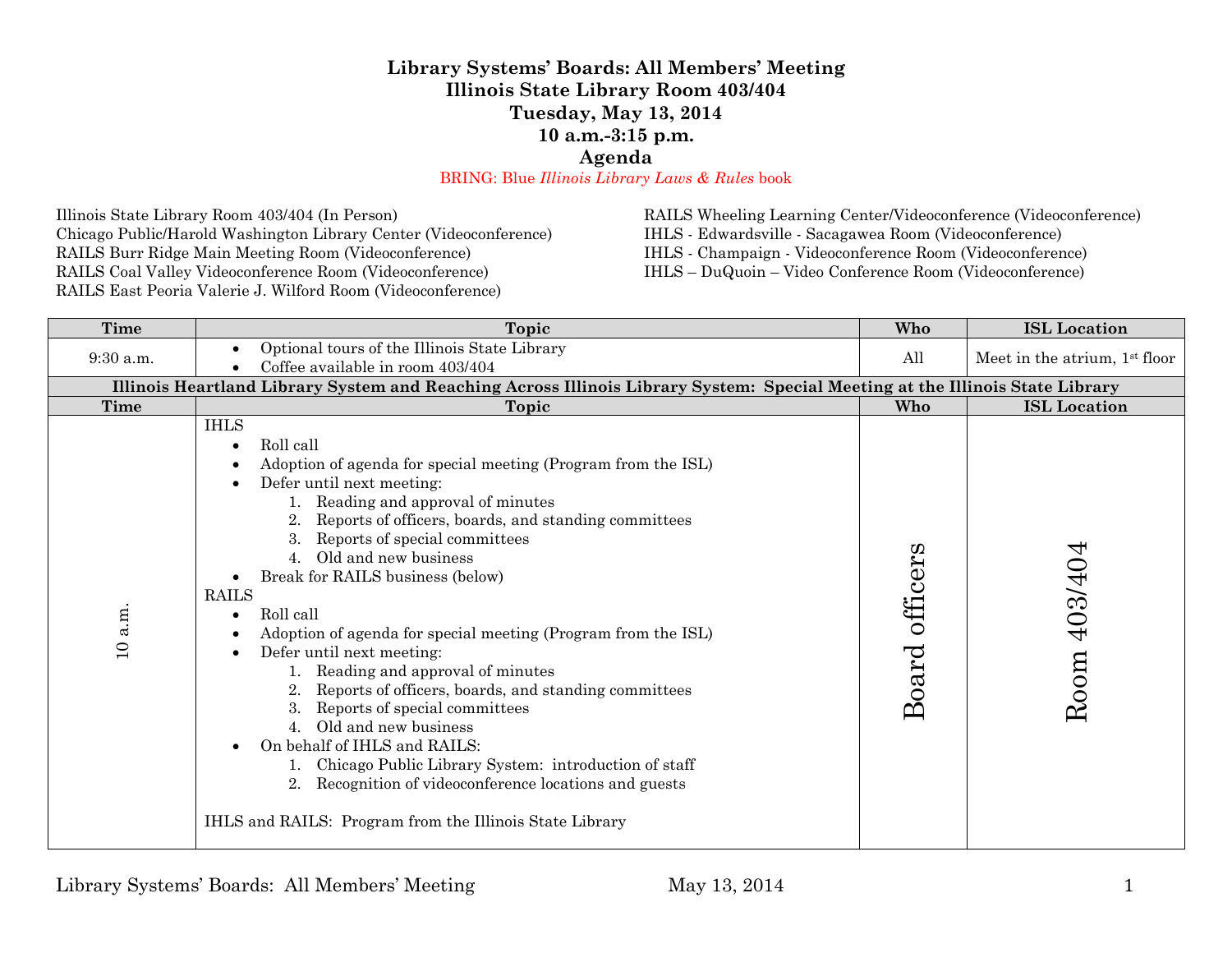| PROGRAM FROM THE ILLINOIS STATE LIBRARY                |                                                                                                                                                       |                                                                                                                          |                                                                                                 |  |  |
|--------------------------------------------------------|-------------------------------------------------------------------------------------------------------------------------------------------------------|--------------------------------------------------------------------------------------------------------------------------|-------------------------------------------------------------------------------------------------|--|--|
| Time                                                   | <b>Topic</b>                                                                                                                                          | Who                                                                                                                      | <b>ISL</b> Location                                                                             |  |  |
|                                                        | Welcome to the ISL                                                                                                                                    | Anne Craig, ISL                                                                                                          | Room 403/404                                                                                    |  |  |
|                                                        | Budget Forecast for the State of Illinois                                                                                                             | Dan Long, Director, Illinois General Assembly's<br>Bipartisan Commission on Government Forecasting and<br>Accountability | Room 403/404                                                                                    |  |  |
|                                                        | Secretary of State FY2015 Budget                                                                                                                      | Amanda Trimmer, SOS Budget and Fiscal Office                                                                             | Room 403/404                                                                                    |  |  |
|                                                        | ISL FY2015 Budget                                                                                                                                     | Greg McCormick, ISL                                                                                                      | Room 403/404                                                                                    |  |  |
|                                                        | Administrative Rules Update                                                                                                                           | Lawren Tucker, Joe Natale, ISL                                                                                           | Room 403/404                                                                                    |  |  |
| <b>Small Group Sessions</b><br>$\bullet$<br>resources? | How can we help our members share<br>Small Groups report back to group                                                                                | Pat Boze, ISL<br>All (Videoconference stay with 403/404 group)                                                           | Small group rooms<br>recorders<br>1=309 Gwen Harrison<br>2=403/404 Karen Egan<br>3=421 Pat Boze |  |  |
|                                                        | Lunch (provided)                                                                                                                                      |                                                                                                                          | Room 403/404                                                                                    |  |  |
| 1:00 p.m.                                              | Open Meetings Act                                                                                                                                     | Sarah Pratt, Public Access Counselor, Office of the<br><b>Attorney General</b>                                           | Room 403/404                                                                                    |  |  |
|                                                        | Collaborative Projects<br>ILLINET ILL Code Revisions & System<br>Responsibilities<br>Delivery recommendations & Delivery pilot<br>E-Books & PDA Pilot | Robert Jones, Gwen Harrison<br>Ron Winner, Kathy Parker<br>Dee Brennan, Leslie Bednar, Andrew Medlar                     | Room 403/404                                                                                    |  |  |